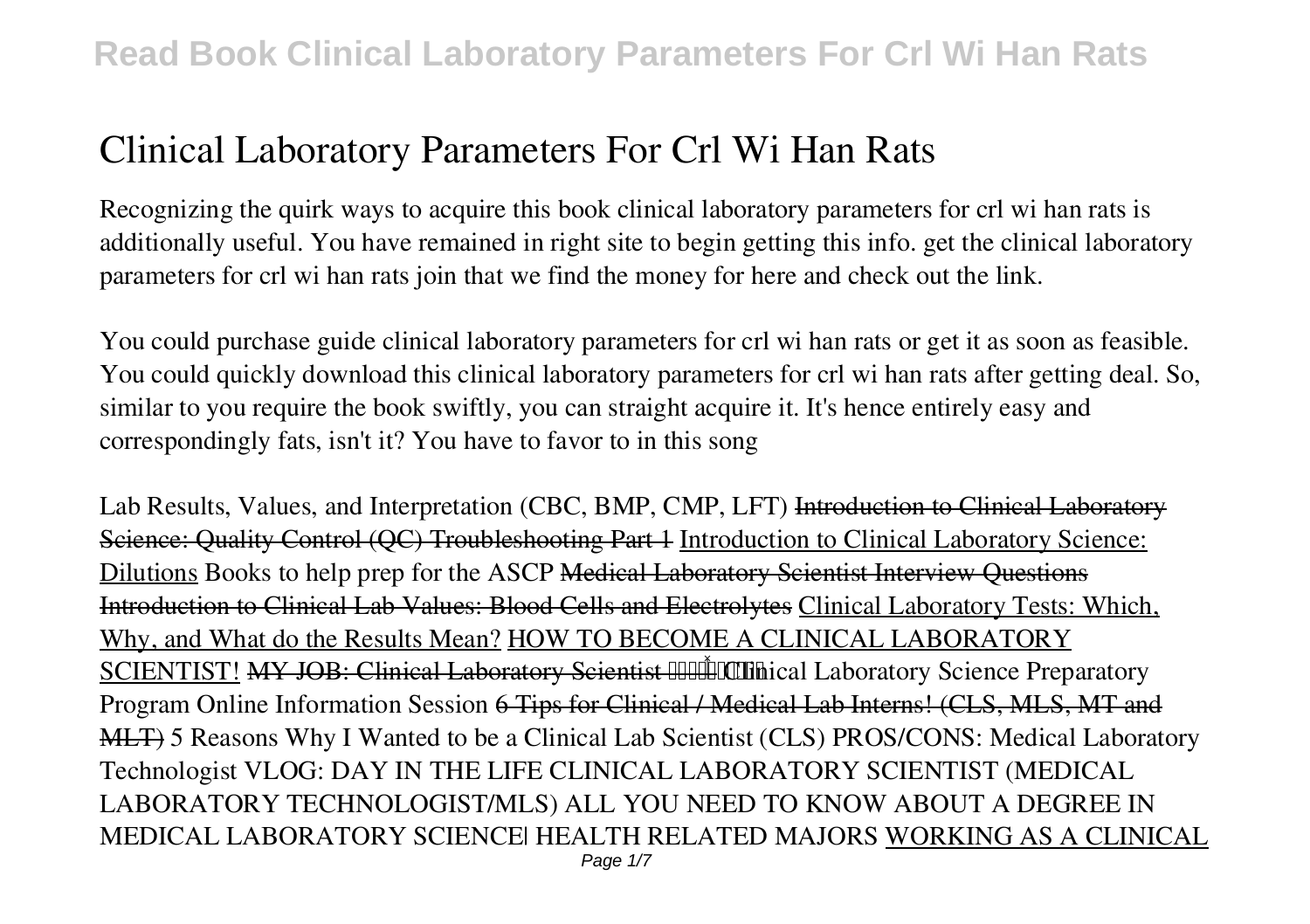## LABORATORY SCIENTIST AT JOHNS HOPKINS | MEDICAL TECHNOLOGY | HILLARY AJIFA *MY JOB: Medical Laboratory Technologist*  $\Box$

REAL Pros and Cons of being a Clinical Laboratory Scientist!*NIGHT DUTY AS A MEDICAL LABORATORY SCIENCE INTERN* A DAY IN THE LIFE VLOG |MEDICAL LABORATORY TECHNOLOGIST *A DAY IN THE LIFE OF A CLINICAL LABORATORY SCIENTIST STUDENT @ SAN FRANCISCO STATE UNIVERSITY (SFSU) ASCP MLS INTERNATIONAL HOW TO PASS THE EXAM | APPLICATION, PREPARATION AND SUCCESS WHAT TO WEAR AS A CLINICAL LABORATORY SCIENTIST Introduction to Clinical Laboratory Science: Pipettes Part 1* How to apply for California Clinical Laboratory Scientist License Unit 5b: Clinical Laboratory Testing - Hematology *Clinical Laboratory Technologist Careers- Automated Lab* Towards Causal Reinforcement Learning (Tutorial) **Lecture 7: Clinical Laboratory Organization Training Clinical Laboratory Staff to Work at the Highest Level: Part 1 [Hot Topic]** *Clinical Laboratory Parameters For Crl* Clinical Laboratory Parameters for Crl:WI(Han) Rats. INTRODUCTION

#### ...................................................................................................................................................... **PURPOSE**

*Clinical Laboratory Parameters for Crl:WI(Han) Rats* Clinical Laboratory Parameters for the Crl:CD(SD) Rats Lab. Anim. Sci. Mary Giknis through Charles River Laboratories, 251 Ballardvale Street, Wilmington, MA 01887, 978-658-6000 or at MLAGIKNIS@verizon.net. 3 Table 1: Summary of Hematology Historical Control Data from Rats 3-7 Weeks of Age - Males

..........................................................................................................................................................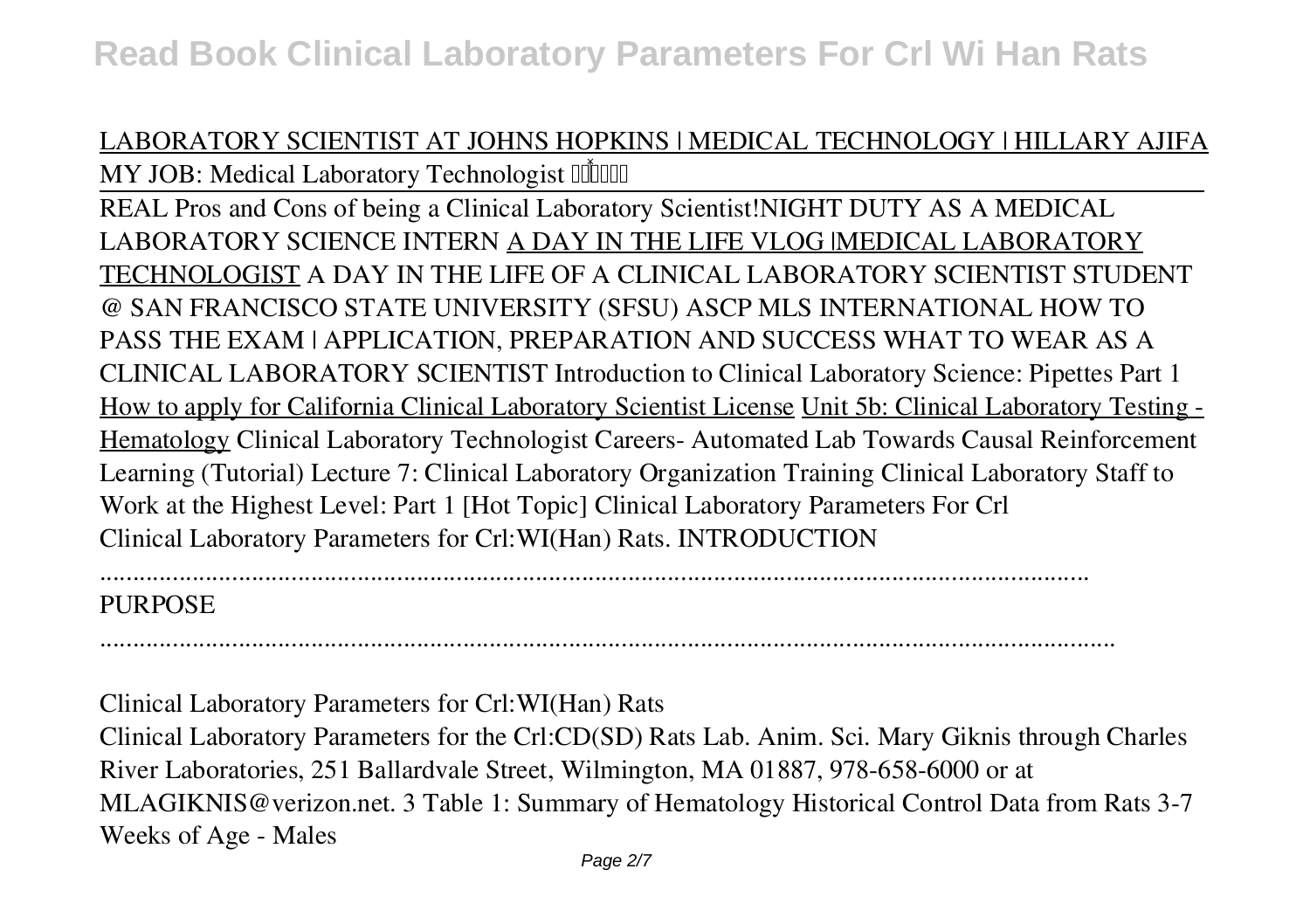*Charles River - Clinical Laboratory Parameters for the CD ...*

Read Book Clinical Laboratory Parameters For Crl Wi Han Rats Clinical Laboratory Parameters For Crl Clinical Laboratory Parameters for the Crl:CD(SD) Rats Lab. Anim. Sci. Mary Giknis through Charles River Laboratories, 251 Ballardvale Street, Wilmington, MA 01887, 978-658-6000 or at MLAGIKNIS@verizon.net. 3

*Clinical Laboratory Parameters For Crl Wi Han Rats* Clinical Laboratory Parameters for Crl:CD ® (SD) Rats - March 2006; Compilation of Spontaneous Neoplastic Lesions and Survival in Crl:CD ® (SD) Rats from Control Group - March 2004; Biological Reference Data on CD(SD) IGS Rats - 2002/2003; Postnatal Growth, Development, and

*Clinical Laboratory Parameters For Crl Wi Han Rats* Clinical Laboratory Parameters for the Crl:CD(SD) Rats Lab Anim Sci Mary Giknis through Charles River Laboratories, 251 Ballardvale Street, Wilmington, MA 01887, 978-658-6000 or at MLAGIKNIS@verizonnet 3 Table 1: Summary of Hematology

*[PDF] Clinical Laboratory Parameters For Crl Wi Han Rats* Clinical laboratory parameters for Crl: Wi(Han) rats Author(s) Giknis, MLA; Clifford, CB

*Clinical laboratory parameters for Crl: Wi(Han) rats ...* Clinical Reference Laboratory logo In CRL conducted studies of paired samples required for the FDA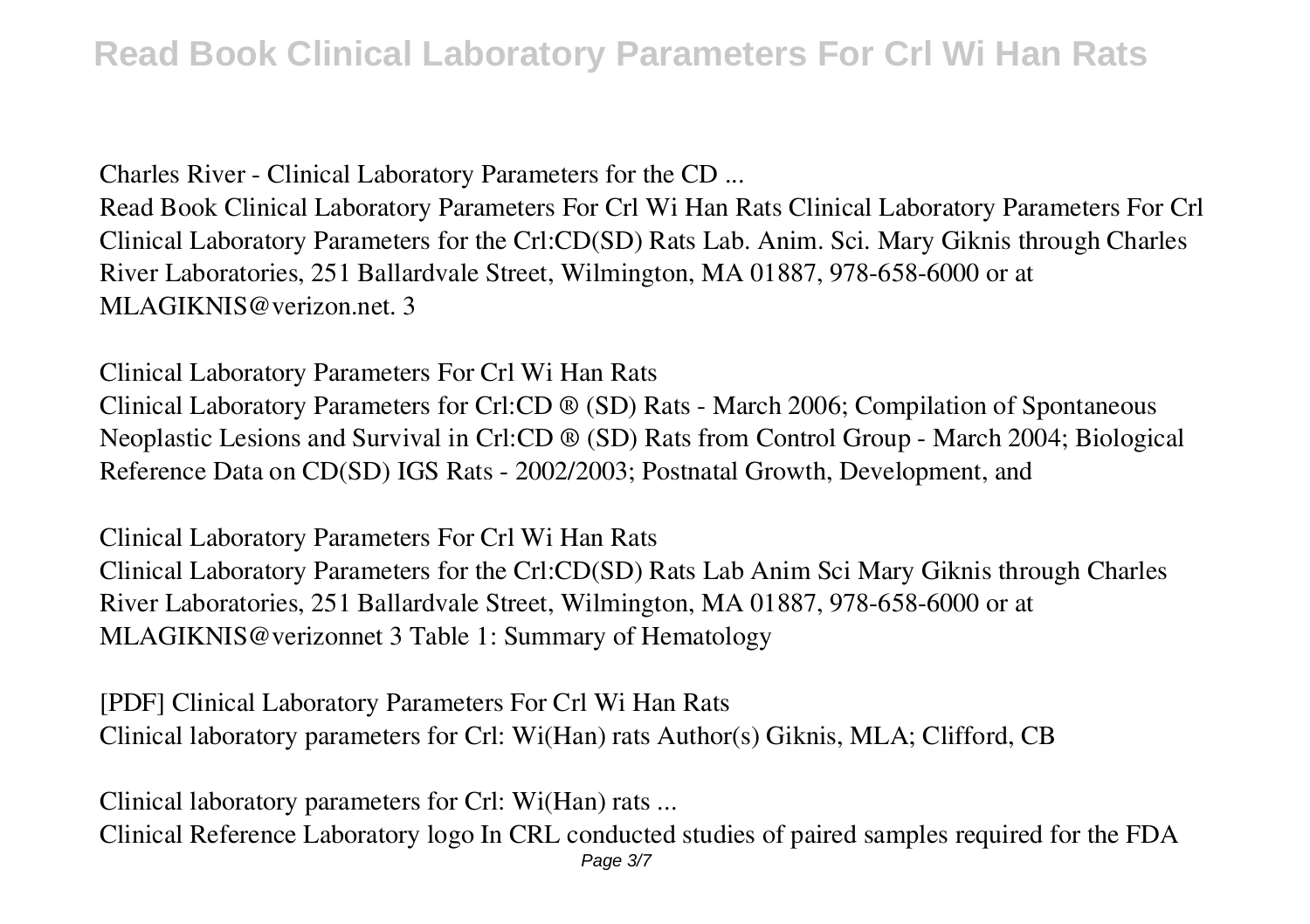EUA, the CRL Rapid Responsel test had 100% sensitivity and specificity (higher than any other...

*Clinical Reference Laboratory Receives FDA Emergency Use ...*

the gestational age calculated from the crown rump length (CRL) measurement The combined test can be performed when the CRL is between 45.0mm and 84.0mm, which corresponds to 11 +2 to 14 +1 weeks...

### *FASP laboratory handbook - GOV.UK*

Read Book Clinical Laboratory Parameters For Crl Wi Han Rats Clinical Laboratory Parameters For Crl Wi Han Rats When somebody should go to the books stores, search introduction by shop, shelf by shelf, it is really problematic. This is why we give the books compilations in this website. It will unconditionally ease you to see guide clinical ...

### *Clinical Laboratory Parameters For Crl Wi Han Rats*

Clinical Reference Laboratory to Market Most Cost-Effective, Gold-Standard Self-Collected COVID-19 Saliva Test Directly to Consumers. Highly Accurate CRL Rapid Response∏ Saliva Test is Easy to Use, Competitively Priced; Delivers Results Right to Cell Phone.

#### *Home - Clinical Reference Laboratory*

The speciality division of lab services of Gayatri CRL is one of the most sophisticated CRL centres throughout INDIA. The facilities available would support all tertiary care services of any hospital with needs ranging from routine to that of specialized parameters. The divisions of lab services include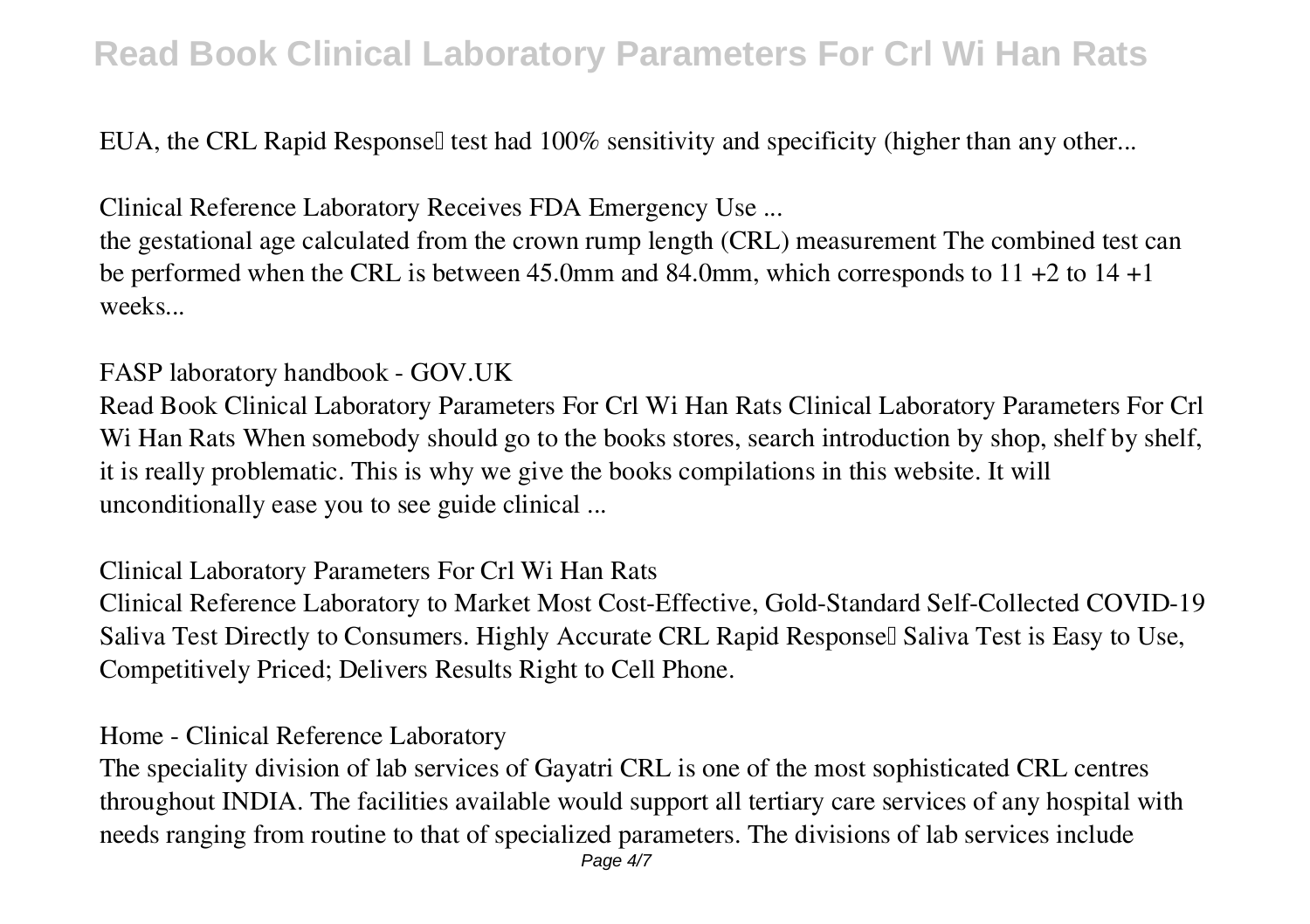departments- Biochemistry, Immunology, and Haematology, Clinical Pathology, Histopathology, Cytology, Microbiology, Molecular biology serology, HLA & esoteric tests.

### *Gayatri CRL*

The FOB is conducted by an observer unaware of the group assignment of each mouse and involves the assessment of the following parameters: Lacrimation, salivation, palpebral closure, prominence of the eye, pupillary reaction to light, piloerection, respiration, and urination and defecation, and body temperature (autonomic functions).

*Reproductive and Behavioral Evaluations in Crl:CD-1(ICR) Mice*

LENEXA, Kan., July 31, 2020 /PRNewswire/  $\mathbb I$  Today, Clinical Reference Laboratory (CRL), one of the largest privately held clinical testing laboratories in the U.S., announced that it received FDA Emergency Use Authorization (EUA) and is scaling up capacity for CRL Rapid Responsell, a salivabased COVID-19 RT-PCR test that can be self-collected at home, work or any other setting.

### *News - Clinical Reference Laboratory*

In CRL conducted studies of paired samples required for the FDA EUA, the CRL Rapid Responsell test had 100% sensitivity and specificity (higher than any other saliva-based COVID-19 molecular diagnostic test) I accurately detecting the presence or absence of the virus in known COVID-19 positive and negative patients as compared to only 55% detection using anterior nasal swabs, the common method of self-collection.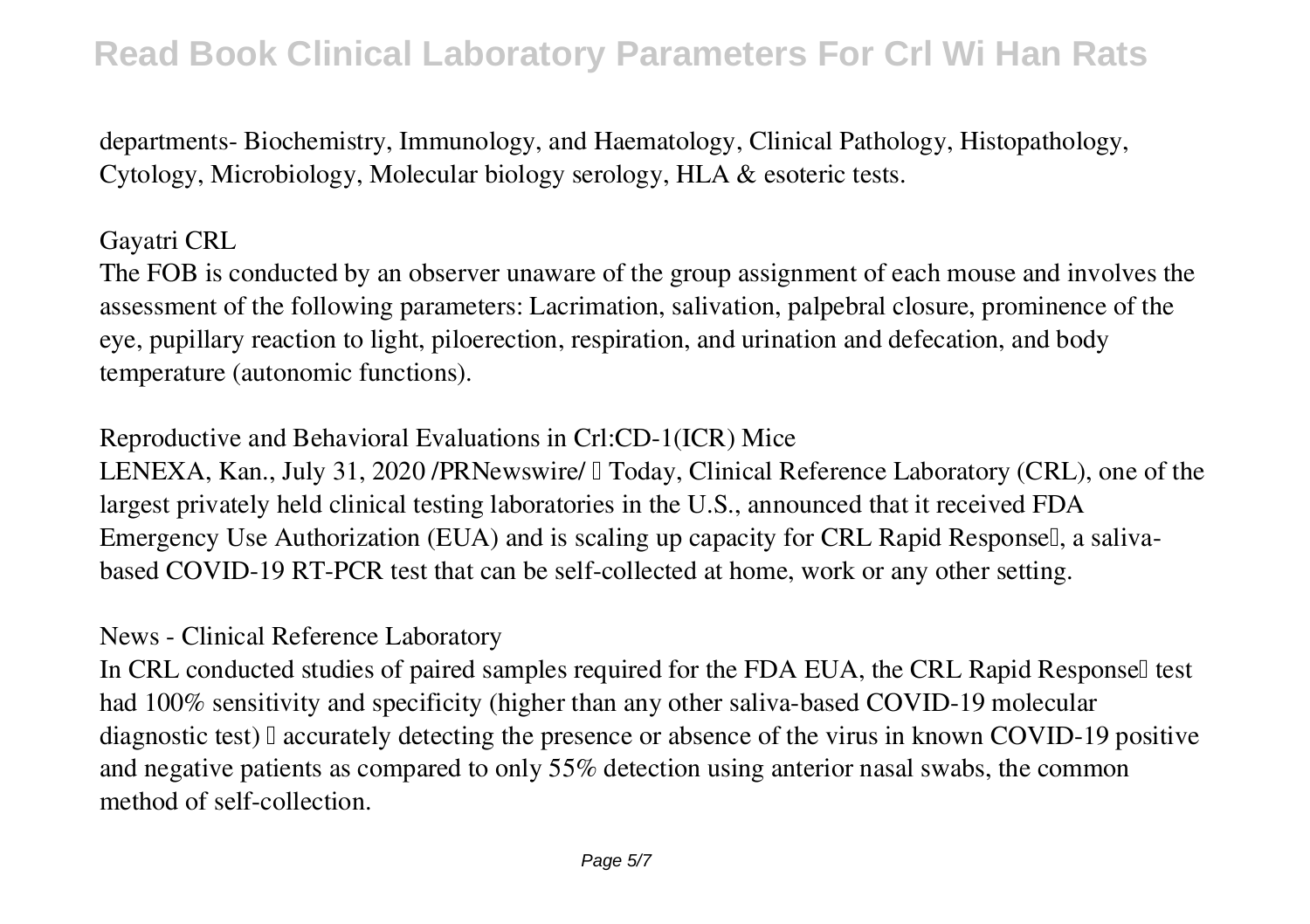*Clinical Reference Laboratory Receives FDA Emergency Use ...*

In CRL conducted studies of paired samples required for the FDA EUA, the CRL Rapid Response  $\mathbb I$  test had 100% sensitivity and specificity (higher than any other saliva-based COVID-19 molecular...

*Clinical Reference Laboratory Receives FDA Emergency Use ...*

In observance of Thanksgiving, CRL will be closed Thursday and Friday, November 26-27th, and will return into the office on Monday, November 30th. Due to an influx of orders, please allow 24-48 business hours to receive shipment confirmation. Telephone: 213-384-0500  $\Box$  Text: 213-349-1141  $\Box$ Email: info@skincarecrl.com

### *Clinical Resolution Lab | Home page*

The Binet and Rai clinical staging systems base their prediction of prognosis in B-CLL on anemia, thrombocytopenia and extension of the leukemic infiltration. 4 The other parameters to have been studied in terms of prognostic markers are patient performance status according to ECOG along with the laboratory parameters that show the tumor burden and disease activity reflected by elevated lymphocyte count, pattern of bone marrow infiltration, lymphocyte doubling time (LDT) and high LDH levels.

*Clinical and laboratory parameters in a cohort of CLL ...* July 30, 2020 . Heather Fehling, Ph.D. VP, Laboratory Sciences/Deputy Chief Scientific Officer . Clinical Reference Laboratory, Inc. 8433 Quivira Rd.

*July 30, 2020 Heather Fehling, Ph.D. Clinical Reference ...*